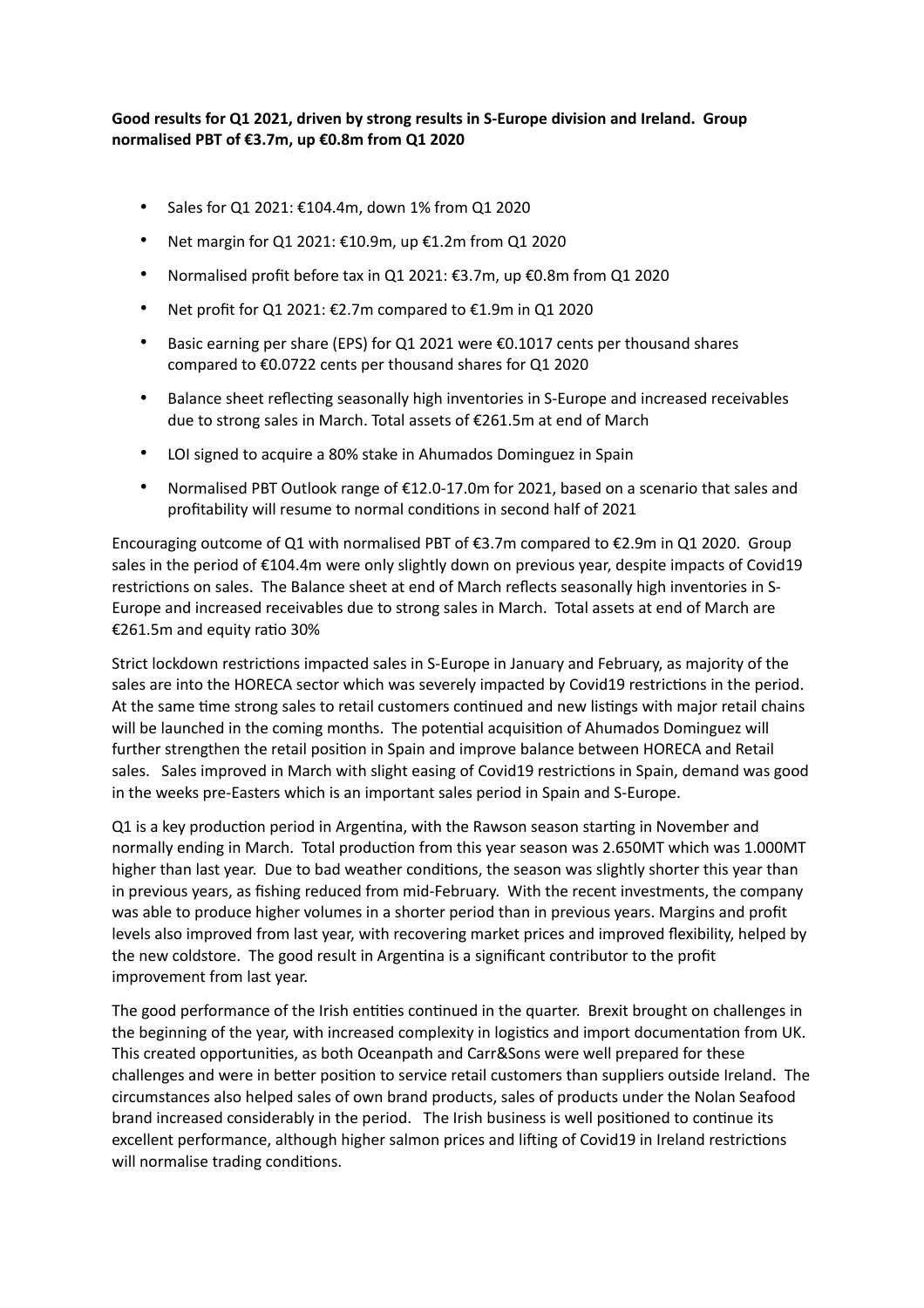As previously announced, the merger of the UK operation in a single location was completed at the end of 2020. Current focus is on improving operational efficiency and stabilising the operation. At the same time, it is important to drive mid and long term sales growth. This is a key task in the short term for the Iceland Seafood UK management team, which was strengthened with a new Commercial Director that joined the business in March. As mentioned in previous announcements the process of merging the businesses and stabilizing the operation has become more complex and costly than anticipated, not helped by Covid19, Brexit and ongoing challenges in transportation and supply chain. These challenges and the effect of Covid19 restrictions on foodservice sales negatively impacted results in  $Q1$  and continue to affect results in  $Q2$ .

Performance of the Sales & Distribution division was good in the quarter, with sales in line with last year despite Covid19 impacts. Closer cooperation with producers in Iceland is a key focus point. As in previous quarters, sales of fresh fish were strong in the period. Despite the seasonal increased supply of fresh fish from Norway, markets in continental Europe and in the USA remained relatively strong. Fresh fish sales to Ireland, in cooperation with Oceanpath, also grew in the period, where Iceland origin is becoming more competitive to UK origin post Brexit. Seafrozen and pelagic sales were also good in the period, helped by capelin products which are being sold at a record prices.

Overall, the results in  $Q1$  are stronger than anticipated in a base case scenario. The uncertainty level is still high, Covid19 is having impact on sales in  $Q2$  as expected. Based on current situation the previous assumption of normalised situation from mid-year is considered reasonable, therefore the Outlook range for normalised PBT is kept at €12.0-17.0m at this point. The range will be accessed and possibly narrowed as less ambiguity will be on the Covid19 development.

### Bjarni Ármannsson, group CEO:

"At Iceland seafood we are satisfied with Q1 of 2021. Financially we had strong contributions from Spain, Argentina, Ireland, being partly offset by ramping up costs in the UK. S&D was also strong, primarily driven by Iceland.

More importantly we are reaching more and more strategic milestones. In Ireland, Carr&Sons are a good fit to our Oceanpath operations creating good growth opportunities. We have a strong belief that the UK operations will be a good investment. We have a first class operation for both the retail and foodservice market. It must be said this has taken more time, been more costly and complex than we anticipated when the initial investment was made, right before Covid-19 broke out. Partly this has to do with the Pandemic, Brexit complexities and operational issues and cost with transport of goods from SE-Asia.

Recently Iceland Seafood Iberica has increased efforts towards servicing the retail market. – which is a firm step in the right direction. These actions have been focused on our core product, that is cod.

We are ready to take part in the ongoing consolidation of the seafood sector in Spain. The pace of consolidation in the industry is increasing  $-$  to a large degree driven by increased interest of private equity capital. Iceland Seafood sees interesting opportunities in this trend and is well positioned to be pro-active in improving the efficiency of the Spanish seafood industry.

With the LOI signed with the founding family of Ahumados Dominiguez we have entered a process to acquire 80% of the share capital in the company. The company owns a premium consumer brand which has a strong foothold in the Spanish retail, primarily within the product category of smoked salmon.

We believe that going forward, the two companies can together gain a stronger market presence overall, both in whitefish as well as in salmon